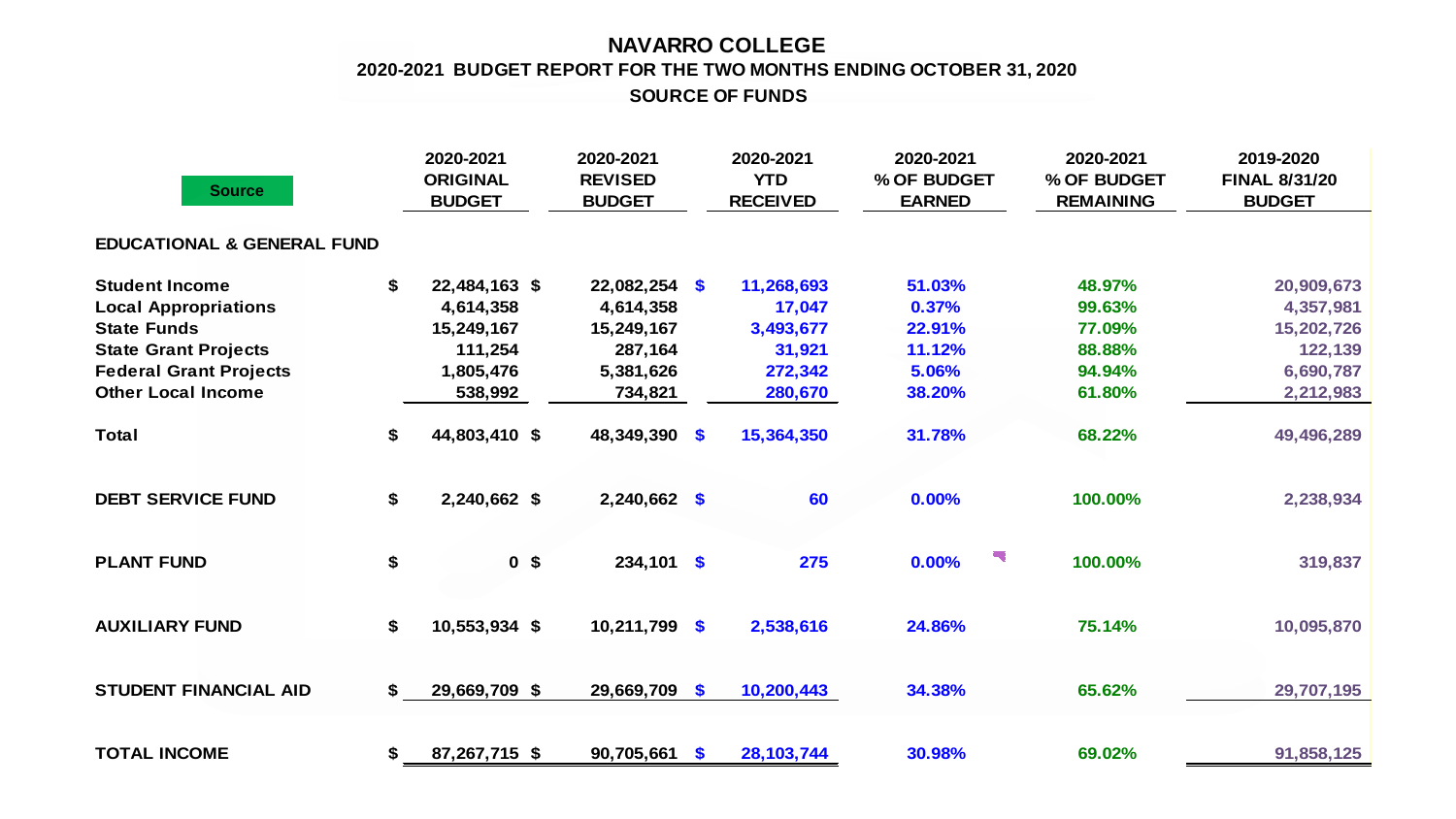## **NAVARRO COLLEGE 2019-2020 BUDGET REPORT FOR THE TWO MONTHS ENDING OCTOBER 31, 2019 SOURCE OF FUNDS**

| <b>Source</b>                         | 2019-2020<br><b>ORIGINAL</b><br><b>BUDGET</b> | 2019-2020<br><b>REVISED</b><br><b>BUDGET</b> |              | 2019-2020<br><b>YTD</b><br><b>RECEIVED</b> | 2019-2020<br>% OF BUDGET<br><b>EARNED</b> | 2019-2020<br>% OF BUDGET<br><b>REMAINING</b> |
|---------------------------------------|-----------------------------------------------|----------------------------------------------|--------------|--------------------------------------------|-------------------------------------------|----------------------------------------------|
| <b>EDUCATIONAL &amp; GENERAL FUND</b> |                                               |                                              |              |                                            |                                           |                                              |
| <b>Student Income</b>                 | \$<br>22,186,176 \$                           | 22,186,176                                   | <b>S</b>     | 11,282,942                                 | 50.86%                                    | 49.14%                                       |
| <b>Local Appropriations</b>           | 3,868,321                                     | 4,357,981                                    |              | 36,374                                     | 0.83%                                     | 99.17%                                       |
| <b>State Funds</b>                    | 15,202,726                                    | 15,202,726                                   |              | 3,502,216                                  | 23.04%                                    | 76.96%                                       |
| <b>State Grant Projects</b>           | 155,935                                       | 115,354                                      |              | 116,528                                    | 101.02%                                   | $-1.02%$                                     |
| <b>Federal Grant Projects</b>         | 2,212,462                                     | 2,154,337                                    |              | 32,120                                     | 1.49%                                     | 98.51%                                       |
| <b>Other Local Income</b>             | 479,350                                       | 490,461                                      |              | 78,411                                     | 15.99%                                    | 84.01%                                       |
| <b>Total</b>                          | \$<br>44,104,970 \$                           | 44,507,035                                   | S.           | 15,048,591                                 | 33.81%                                    | 66.19%                                       |
| <b>DEBT SERVICE FUND</b>              | \$<br>2,238,934 \$                            | $2,238,934$ \$                               |              | 11,313                                     | 0.51%                                     | 99.49%                                       |
| <b>PLANT FUND</b>                     | \$<br>0 <sup>5</sup>                          | $10,000$ \$                                  |              | 152                                        | 0.00%                                     | 100.00%                                      |
| <b>AUXILIARY FUND</b>                 | \$<br>10,422,427 \$                           | 10,464,427                                   | \$           | 2,843,621                                  | 27.17%                                    | 72.83%                                       |
| <b>STUDENT FINANCIAL AID</b>          | \$<br>29,707,195 \$                           | 29,707,195                                   | $\mathbf{s}$ | 12,488,217                                 | 42.04%                                    | 57.96%                                       |
| <b>TOTAL INCOME</b>                   | \$<br>86,473,526 \$                           | 86,927,591                                   |              | \$30,391,894                               | 34.96%                                    | 65.04%                                       |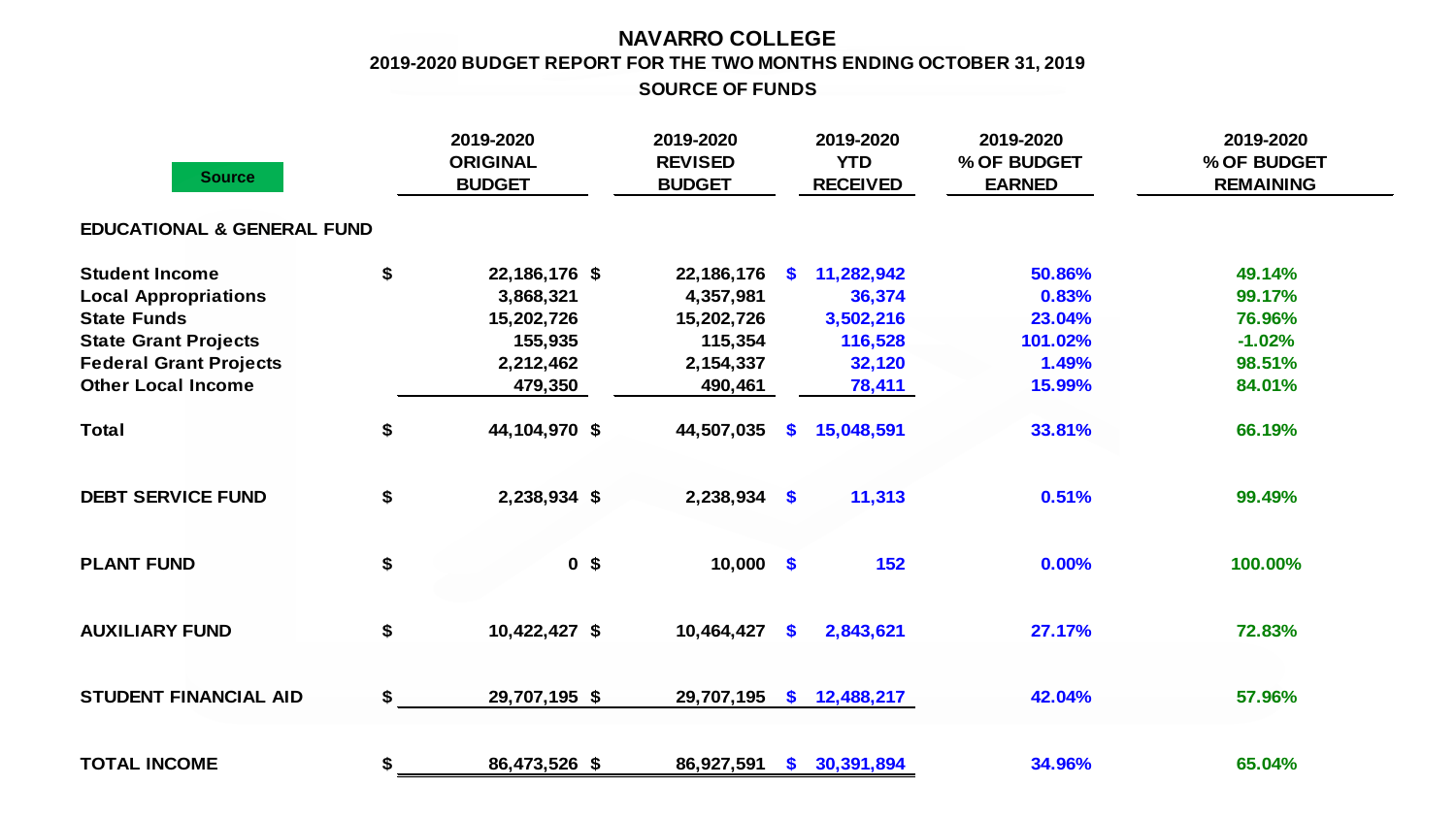## **NAVARRO COLLEGE 2020-2021 BUDGET REPORT FOR THE TWO MONTHS ENDING OCTOBER 31, 2020 DISBURSEMENT OF FUNDS**

| <b>Disbursement</b>                       |    | 2020-2021<br><b>ORIGINAL</b><br><b>BUDGET</b> | 2020-2021<br><b>REVISED</b><br><b>BUDGET</b> | 2020-2021<br><b>YTD</b><br><b>EXPENSED</b> |     | 2020-2021<br><b>OBLIGATED</b> | 2020-2021<br>% OF BUDGET<br><b>EXPENDED</b> | 2020-2021<br>% OF BUDGET<br><b>REMAINING</b> | 2019-2020<br><b>FINAL 8/31/20</b><br><b>BUDGET</b> |
|-------------------------------------------|----|-----------------------------------------------|----------------------------------------------|--------------------------------------------|-----|-------------------------------|---------------------------------------------|----------------------------------------------|----------------------------------------------------|
| <b>EDUCATIONAL &amp; GENERAL FUND</b>     |    |                                               |                                              |                                            |     |                               |                                             |                                              |                                                    |
| <b>General Administration</b>             | \$ | 2,192,645 \$                                  | 2,184,700 \$                                 | 369,322                                    | \$  | 424,542                       | 36.34%                                      | 63.66%                                       | 2,107,626                                          |
| <b>Student Services</b>                   |    | 3,776,017                                     | 3,666,558                                    | 491,303                                    |     | 575,949                       | 29.11%                                      | 70.89%                                       | 3,501,082                                          |
| <b>General Institutional</b>              |    | 4,862,135                                     | 4,802,527                                    | 1,137,932                                  |     | 922,451                       | 42.90%                                      | 57.10%                                       | 4,652,753                                          |
| <b>Instructional Administration</b>       |    | 1,445,011                                     | 1,426,918                                    | 206,021                                    |     | 190,420                       | 27.78%                                      | 72.22%                                       | 1,395,697                                          |
| <b>Staff Benefits</b>                     |    | 7,168,132                                     | 7,168,132                                    | 1,090,917                                  |     | 3,552,820                     | 64.78%                                      | 35.22%                                       | 6,236,252                                          |
| <b>Resident Instruction:</b>              |    |                                               |                                              |                                            |     |                               |                                             |                                              |                                                    |
| Academic                                  |    | 6,794,475                                     | 6,657,054                                    | 1,108,534                                  |     | 1,180,644                     | 34.39%                                      | 65.61%                                       | 7,238,511                                          |
| Career                                    |    | 6,307,742                                     | 6,260,824                                    | 1,027,938                                  |     | 1,115,780                     | 34.24%                                      | 65.76%                                       | 6,062,073                                          |
| Planetarium                               |    | 76,603                                        | 76,432                                       | 13,007                                     |     | 11,755                        | 32.40%                                      | 67.60%                                       | 82,672                                             |
| <b>Museum</b>                             |    | 155,520                                       | 155,520                                      | 19,117                                     |     | 26,814                        | 29.53%                                      | 70.47%                                       | 172,979                                            |
| <b>Events</b>                             |    | 65,063                                        | 64,996                                       | 10,836                                     |     | 13,195                        | 36.97%                                      | 63.03%                                       | 93,448                                             |
| Library                                   |    | 467,816                                       | 467,816                                      | 141,295                                    |     | 51,868                        | 41.29%                                      | 58.71%                                       | 472,602                                            |
| <b>Community Services</b>                 |    | 2,000                                         | 2,000                                        | $\mathbf 0$                                |     | $\mathbf 0$                   | 0.00%                                       | 100.00%                                      | 1,700                                              |
| <b>Plant Maintenance &amp; Operations</b> |    | 4,049,309                                     | 4,054,287                                    | 383,025                                    |     | 402,698                       | 19.38%                                      | 80.62%                                       | 4,597,598                                          |
| <b>Appropriations</b>                     |    | 5,679,816                                     | 5,664,816                                    | $\mathbf 0$                                |     | $\mathbf 0$                   | 0.00%                                       | 100.00%                                      | 6,064,782                                          |
| <b>State Grant Projects</b>               |    | 111,254                                       | 287,164                                      | 15,707                                     |     | 25,215                        | 14.25%                                      | 85.75%                                       | 122,139                                            |
| <b>Federal Grant Projects</b>             |    | 1,615,845                                     | 5,191,995                                    | 1,056,679                                  |     | 466,027                       | 29.33%                                      | 70.67%                                       | 6,495,349                                          |
| <b>Local Grant Projects</b>               |    | 34,027                                        | 217,651                                      | 20,362                                     |     | 12,615                        | 15.15%                                      | 84.85%                                       | 199,026                                            |
| <b>Total</b>                              | \$ | 44,803,410 \$                                 | 48,349,390 \$                                | 7,091,995                                  | S.  | 8,972,793                     | 33.23%                                      | 66.77%                                       | 49,496,289                                         |
| <b>DEBT SERVICE FUND</b>                  | \$ | 2,240,662 \$                                  | $2,240,662$ \$                               | (184, 547)                                 | \$  | $\mathbf 0$                   | $-8.24%$                                    | 108.24%                                      | 2,238,934                                          |
| <b>PLANT FUND</b>                         | \$ | 0 <sup>5</sup>                                | $234,101$ \$                                 | 105,518                                    | \$  | $\mathbf 0$                   | $0.00\%$                                    | 100.00%                                      | 319,837                                            |
| <b>AUXILIARY FUND</b>                     | \$ | 10,553,934 \$                                 | 10,211,799 \$                                | 2,076,294                                  | \$. | 1,480,586                     | 34.83%                                      | 65.17%                                       | 10,095,870                                         |
| <b>STUDENT FINANCIAL AID</b>              | \$ | 29,669,709 \$                                 | 29,669,709 \$                                | 11,211,570                                 | \$  |                               | 37.79%                                      | 62.21%                                       | 29,707,195                                         |
| <b>TOTAL DISBURSEMENTS</b>                | \$ | 87,267,715 \$                                 | 90,705,661 \$                                | 20,300,830                                 | \$  | 10,453,379                    | 33.91%                                      | 66.09%                                       | 91,858,125                                         |